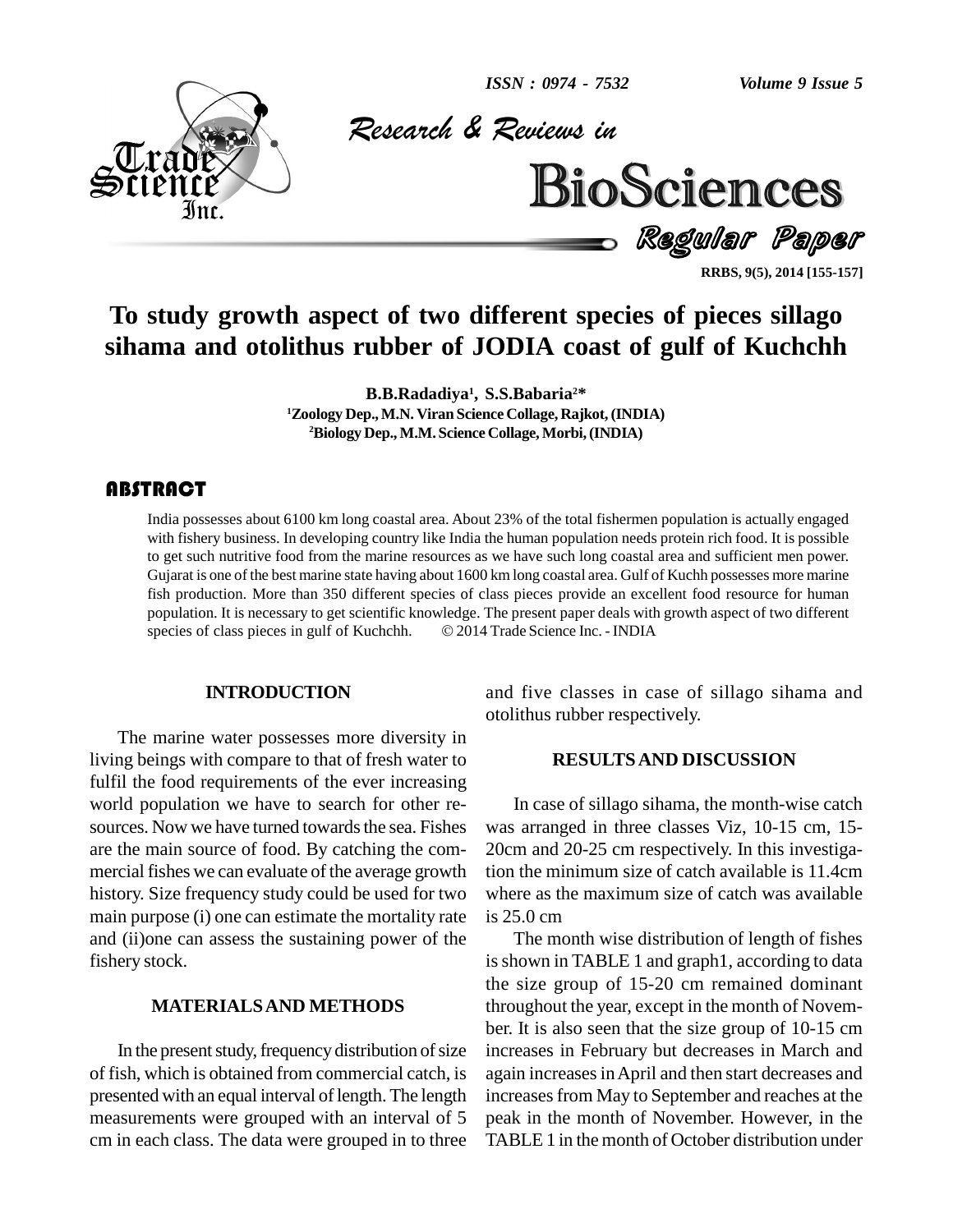## Regular Paper

10-15 cm is shown nil as fishes of this class inter val are not available. The less magnitude of the said size group is recorded in January, May and July. The size group of 20-25 cm is available in less number throughout the year. It disappears completely in the month of March and the minimum value is available in month of February. Normally following classes are available during different stages of physiologi-

| Fry           | $: 40$ mm size     |
|---------------|--------------------|
| Fingerlings   | $: 41$ to $100$ mm |
| <b>Adults</b> | about 100mm        |
| Maturing      | $:140$ mm          |

**TABLE 1 : Month wise length- frequency percentage in different graphs ofsillago sihama**

| <b>Month</b>        | 10-15 cm         | $15-20$ cm            | 20-25 cm                |
|---------------------|------------------|-----------------------|-------------------------|
|                     |                  |                       |                         |
| January             | 7.40%            | 82.72%                | 9.88%                   |
| February            | 31.25%           | 67.50%                | 1.25%                   |
| March               | 25.00%           | 75.00%                | $\theta$                |
| April               | 32.50%           | 62.50%                | 5.00%                   |
| May                 | 2.50%            | 91.25%                | 6.25%                   |
| June                | 8.75%            | 78.25%                | 12.50%                  |
| July                | 2.50%            | 88.75%                | 8.75%                   |
| August              | 22.50%           | 75.00%                | 2.50%                   |
| September           | 16.67%<br>70.00% |                       | 13.33%                  |
| October             | $\theta$         | 85.00%                | 15.00%                  |
| November            | 66.25%           | 17.50%                | 16.25%                  |
| December            | 16.25%           | 78.25%                | 5.00%                   |
|                     |                  |                       |                         |
| 100%                |                  |                       | $\blacksquare$ 10-15 cm |
| 80%                 |                  |                       |                         |
| 60%                 |                  |                       |                         |
| Percentage(%<br>40% |                  |                       | ■15-20 cm               |
| 20%                 |                  |                       |                         |
| 0%                  |                  |                       | $\square$ 20-25 cm      |
| J<br>F              | M<br>A<br>M<br>J | S<br>N<br>O<br>J<br>A | D                       |
|                     |                  | Month                 |                         |

**Graph 1 :Graph showing the variation insize group percent age in sillago sihama**

cal activities.

It is observed that the fish bread fromAugust to February in Rameshwaram area and in Kali estuary fromAugust to October. Evident from the above information it can be deduced that mature size would be from 10 to 25 cm. Fish also migrates to estuary during monsoon season in search of spawning ground. So 10-15 cm size group and 15-20 cm size groups are mostly available throughout the year.

The number of 15-20 cm size group increase during pre-spawning time in gulf area. Normally a decrease in number is observed during spawning time from August to February. As fish lay eggs in batches and after egg lying process, it might be returning back to gulf area; so a slight increase and decrease level in number of size group 15-20 cm is recorded. After spawning, the fish might be returning back to open sea, that's why larger size of group 20-25 cm is available in less magnitude throughout the year. 10-15 cm size group is also available in less magnitude during pre-spawning time and again appearing during August, September and completely absent in October again increase in November and February. The smaller size group (bellow 10cm) and larger size group (above 25cm) are not available in gulf area. It is clear from the above discussion that maturing and mature size group might be entering in gulf area during reproductive migration to estuary.

In case of otolithus rubber the month wise catch was arranged in five classes viz 10-15cm, 15-20cm, 20-25 cm, 25-30cm and 30-35 cm.TABLE-2, graph- 2). The minimum size available in catch is 13.4cm and the larger size available in catch is 35 cm. It is



**Graph 2 :Graph showing the variation insize group percent age in Otolithus ruber**

clear from the classes of various size groups that 15-20 cm and 20-25 cm size groups are available throughout the year. The size group 15-20 cm in crease in March and April (pre-spawning time). A normal trend remains in May and June and percent age decrease in July, August, September. The per centage remains at low level during October, No vember and December. The size group 20-25 cm increases in number from May to August. A decrease